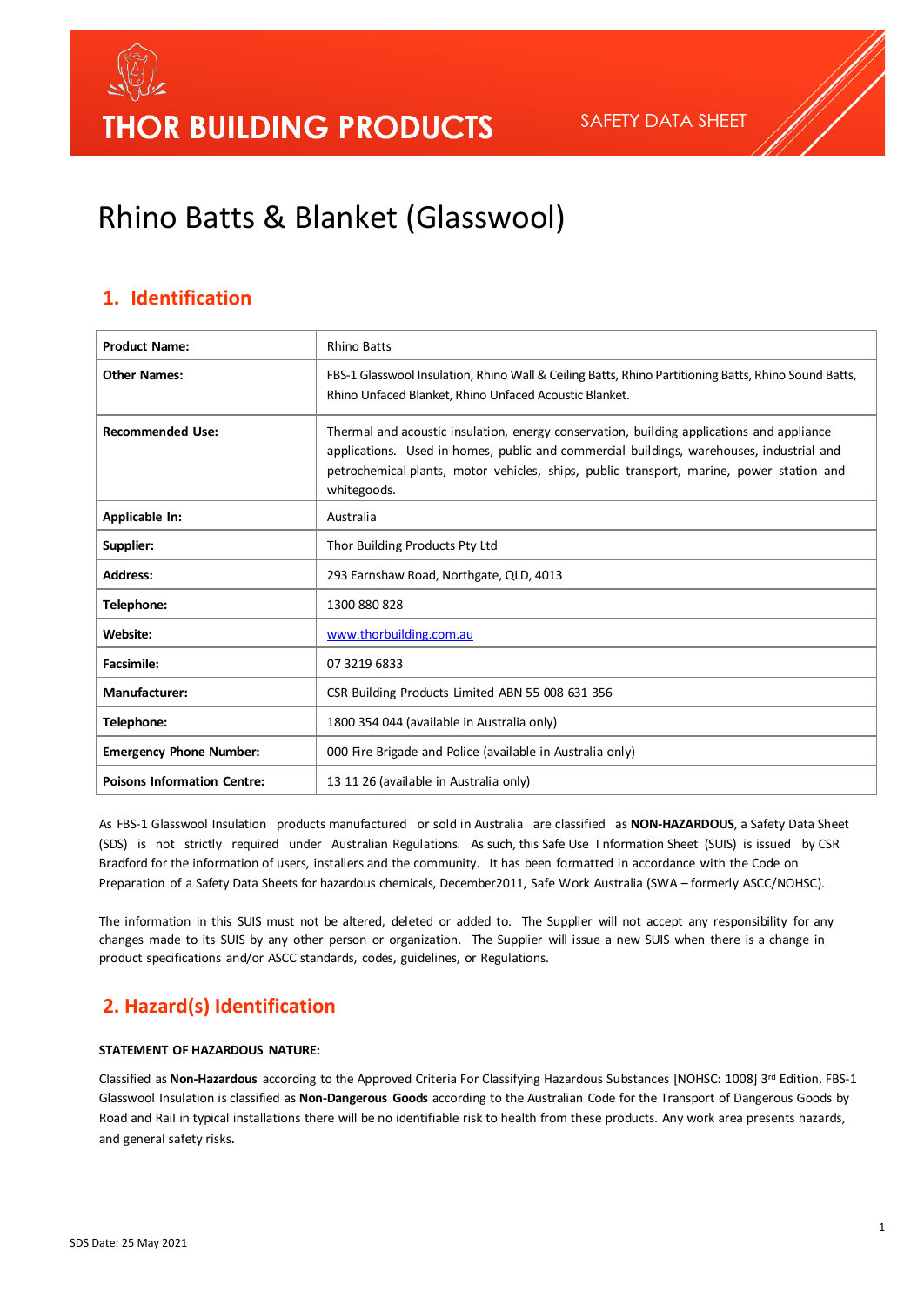

## **3. Composition / Information on Ingredients**

| <b>Chemical Name:</b>                                                                                             | Synonyms | <b>Proportion:</b> | <b>CAS Number:</b> |
|-------------------------------------------------------------------------------------------------------------------|----------|--------------------|--------------------|
| Mineral Glasswool fibre (amorphous, non-<br>crystalline, bio-soluble $-$ Note Q applicable)                       |          | >85%               | ۰                  |
| Heat-cured resin (fibre binding agent)                                                                            |          | < 15%              | 25104-55-6         |
| Mineral oil (solvent-refined dust<br>suppression agent)                                                           |          | < 2%               | 8012-95-1          |
| <b>Note:</b> Traces (<0.1%) of volatile original components of resin may remain in recently manufactured product. |          |                    |                    |

#### **4. First Aid Measures**

| Swallowed:               | Rinse lips and mouth with water.                                                                                                                                                                                                                                                            |
|--------------------------|---------------------------------------------------------------------------------------------------------------------------------------------------------------------------------------------------------------------------------------------------------------------------------------------|
| Eyes:                    | Flush with clean water. If discomfort persists, seek medical attention.                                                                                                                                                                                                                     |
| Skin:                    | Flush off with water, preferably running. If any itch or discomfort persists, seek medical attention.                                                                                                                                                                                       |
| Inhaled:                 | Remove to fresh air. If symptoms persist, seek medical attention.                                                                                                                                                                                                                           |
| <b>Advice to Doctor:</b> | Any symptoms and signs of ill-health are likely to be due to other causes. Can be slightly itchy on<br>prolonged contact with skin. Does not produce any acute or chronic health effects. Treatment<br>should be directed toward cleansing the skin and symptomatic treatment as necessary. |

### **5. Fire Fighting Measures**

| Flammability:                     | Non-flammable, will not burn.                                                                                                                                                                                                                                                                       |
|-----------------------------------|-----------------------------------------------------------------------------------------------------------------------------------------------------------------------------------------------------------------------------------------------------------------------------------------------------|
| Suitable extinguishing media:     | As needed for surrounding fire conditions. Any extinguishing media may be used as<br>required. Water fog may be used to cool intact containers and nearby storage areas.                                                                                                                            |
| Hazards from combustion products: | FBS-1 Glasswool Insulation is non-flammable, but the plastic wrapping, resin binder, and<br>some facings may decompose, smolder or burn in a fire or when heated above 300 °C.<br>If product is present in a fire, toxic gases or smoke may be evolved depending on<br>surrounding fire conditions. |
| <b>Fire Fighting Procedures:</b>  | As needed for surrounding fire conditions. If required, evacuate area and contact<br>emergency services; remain upwind and notify those downwind of fire hazard; and<br>wear protective equipment including Self-Contained Breathing Apparatus (SCBA).                                              |
| <b>HAZCHEM Code:</b>              | None allocated.                                                                                                                                                                                                                                                                                     |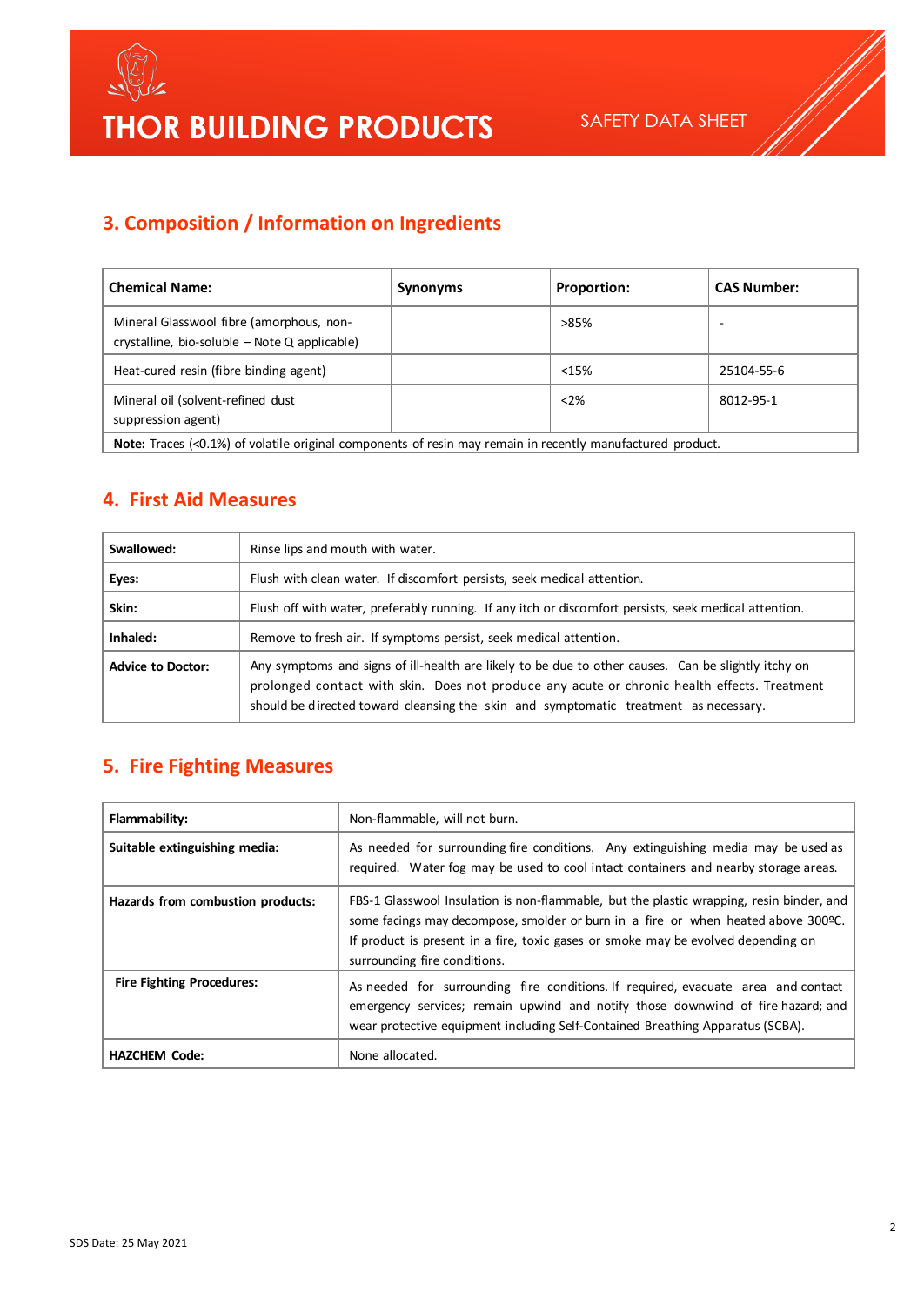

## **6. Accidental Release Measures**

| <b>Containment Procedure:</b> | If product is torn or loose, cover or reseal to minimise fibre release.<br>Reuse where possible or place in a sealable plastic bag for disposal according to local authority<br>guidelines. |
|-------------------------------|---------------------------------------------------------------------------------------------------------------------------------------------------------------------------------------------|
| <b>Clean Up Procedure:</b>    | Personnel directly involved in clean-up of loose material should wear personal protective<br>equipment as described in Section 8. Clean area so as to avoid dispersion of loose material.   |

### **7. Handling and Storage**

| Handling:          | These products are safe in use. Once installed, the product does not release dust or fibres.                                                                                                                                                                      |
|--------------------|-------------------------------------------------------------------------------------------------------------------------------------------------------------------------------------------------------------------------------------------------------------------|
|                    | Handling, installing or removing the product may result in some dust and airborne fibre.                                                                                                                                                                          |
|                    | Minimise eye or skin contact and inhalation during handling, installation and removal (see Section<br>8). Observe good personal hygiene, including washing hands before eating. Remove personal<br>protective equipment before entering eating areas.             |
| Storage:           | Store in original packaging in cool, dry area, removed from foodstuffs. Ensure packages are adequately<br>labeled, protected from physical damage, and sealed when not in use. Avoid packaging being stored<br>under UV light (direct sunlight) for long periods. |
| Incompatibilities: | None                                                                                                                                                                                                                                                              |

## **8. Exposure Controls / Personal Protection**

| It is recommended to keep exposures to dust and other atmospheric contaminants to                                                                          |
|------------------------------------------------------------------------------------------------------------------------------------------------------------|
| as low a level as is reasonably practicable. No specific Workplace Exposure Standard                                                                       |
| (WES) applies to the dust or modified bonded fibre from FBS-1 Glasswool Insulation                                                                         |
| products. FBS-1 Glasswool insulation manufactured by ICANZ member companies, are                                                                           |
| of low biopersistence. Dust from these products is regarded as nuisance dust, and the                                                                      |
| exposure standard for nuisance dusts of 10 mg/m <sup>3</sup> , measured as inhalable dust (8-                                                              |
| hour TWA*) should be applied.                                                                                                                              |
| In typical installation conditions or where work is being done on insulated premises, a                                                                    |
| variety of dusts will be present. In any work area where almost all the airborne                                                                           |
| material is fibrous FBS-1, then a Workplace Exposure Standard (WES) of 2 mg/m <sup>3</sup>                                                                 |
| (inhalable dust) applies.                                                                                                                                  |
| *An 8-hour time-weighted average (TWA) exposure is the average airborne<br>concentration measured over an eight-hour working day and a 5-day working week. |
| Exposure Standard (TWA) is the time-weighted average airborne concentration over                                                                           |
| an eight-hour working day, for a five-day working week over an entire working life.                                                                        |
| According to current knowledge this concentration should not impair the health or cause                                                                    |
| undue discomfort to nearly all workers.                                                                                                                    |
| Not applicable                                                                                                                                             |
|                                                                                                                                                            |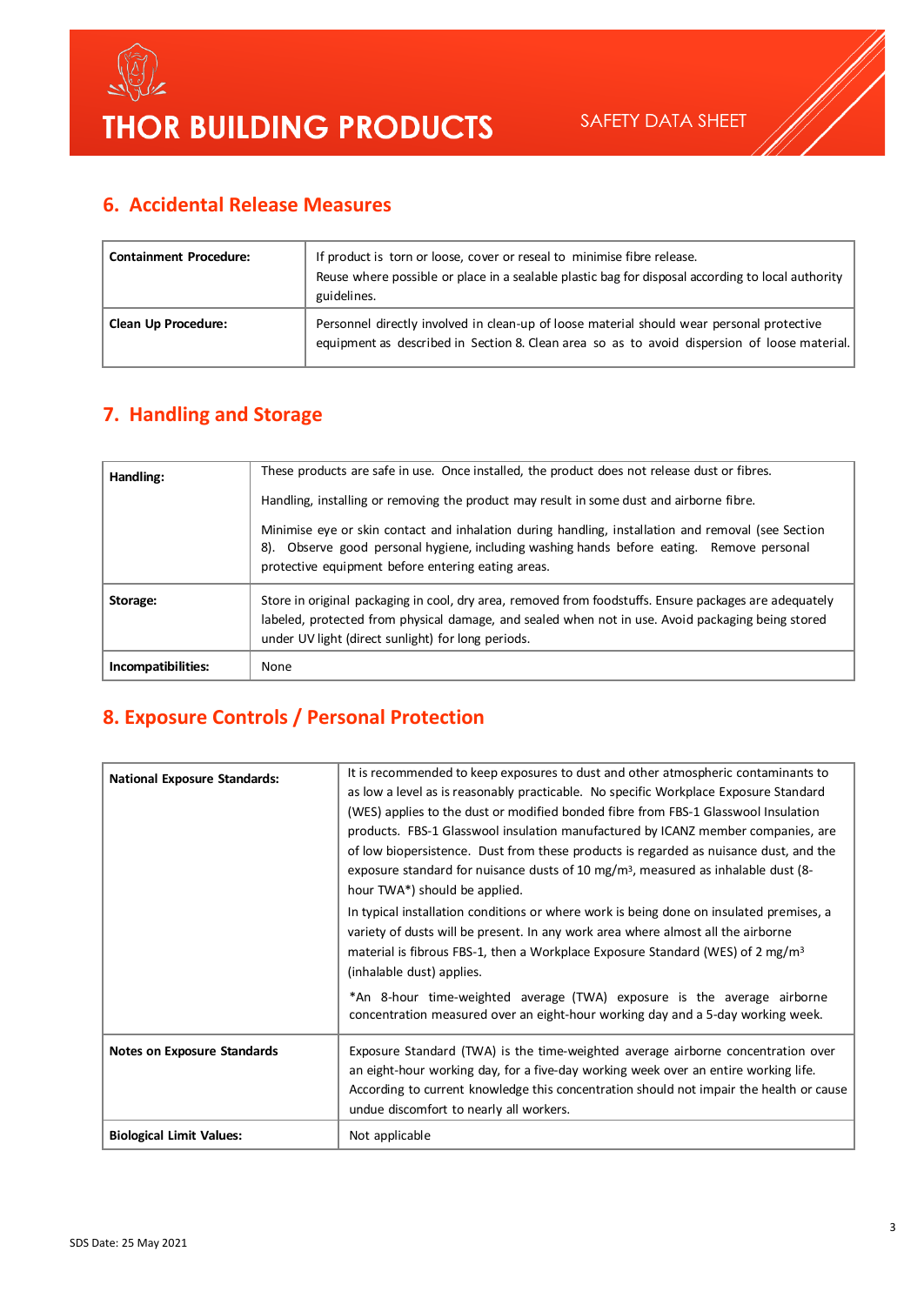

# THOR BUILDING PRODUCTS

| <b>ENGINEERING CONTROLS</b>    |                                                                                                                                                                                                                                                                                                                                                                                                                                                                                                                                                           |  |
|--------------------------------|-----------------------------------------------------------------------------------------------------------------------------------------------------------------------------------------------------------------------------------------------------------------------------------------------------------------------------------------------------------------------------------------------------------------------------------------------------------------------------------------------------------------------------------------------------------|--|
| <b>Ventilation:</b>            | During most applications and installation no special ventilation will be required.<br>However, if installing in dusty or poorly-ventilated areas, or during the first heat- up<br>cycle in high-temperature industrial applications, local exhaust ventilation should be<br>considered. Work practices should aim to minimise the release of, and exposure to,<br>fibres and/or dust. Hand tools generate the least amount of dust and fibres. If<br>power tools are used directly on the product appropriate dust collection systems are<br>recommended. |  |
|                                | Work areas should be cleaned regularly to minimise dust.                                                                                                                                                                                                                                                                                                                                                                                                                                                                                                  |  |
| PERSONAL PROTECTION EQUIPMENT  |                                                                                                                                                                                                                                                                                                                                                                                                                                                                                                                                                           |  |
| <b>Personal Hygiene</b>        | Washing of exposed skin with soap and water at the end of a shift or as<br>required is recommended as a comfort measure.                                                                                                                                                                                                                                                                                                                                                                                                                                  |  |
|                                | SECTION 8: EXPOSURE CONTROLS / PERSONAL PROTECTION continued                                                                                                                                                                                                                                                                                                                                                                                                                                                                                              |  |
| <b>Skin Protection:</b>        | Direct skin contact can be minimised by wearing long-sleeved shirts and long<br>trousers, a cap or hat, and standard duty gloves conforming to Australian Standard<br>AS 2161. Work clothes should be washed regularly and separately from other<br>clothes. Bradford Comfortsleeve <sup>™</sup> gloves can also be used as an alternative to<br>long sleeves and gloves.                                                                                                                                                                                 |  |
| <b>Eye Protection:</b>         | When handling these products, particularly overhead or in enclosed or poorly-ventilated<br>areas such as ceiling spaces or risers, eye contact with dust or fibre can be avoided by<br>wearing ventilated non-fogging dust resistant goggles conforming to Australian and New<br>Zealand Standards AS/NZS 1336.                                                                                                                                                                                                                                           |  |
| <b>Respiratory Protection:</b> | None normally required.<br>If dust is generated in enclosed or poorly-ventilated areas, an<br>approved particulate respirator conforming to Australian and New Zealand Standards<br>AS/NZS 1715 and 1716 is recommended.<br>P1, P2 or N95 type respirators are appropriate. Use only respirators that bear the<br>Australian Standards mark and are fitted and maintained correctly, and kept in clean<br>storage when not in use.                                                                                                                        |  |

### **9. Physical and Chemical Properties**

| Appearance:                  | A matt of yellow fibrous material resembling wool. It is supplied in different shapes<br>and sizes, in outer packaging. It may be rigid or flexible; and facings such as<br>aluminium foil, vinyl, and synthetic tissues applied to meet specific purposes. |
|------------------------------|-------------------------------------------------------------------------------------------------------------------------------------------------------------------------------------------------------------------------------------------------------------|
| Odour:                       | Slight amine/sour odour, particularly when recently manufactured, then<br>odourless                                                                                                                                                                         |
| pH, at stated concentration: | Not applicable                                                                                                                                                                                                                                              |
| Vapour Pressure/Density:     | Not applicable                                                                                                                                                                                                                                              |
| Boiling Point/range (°C):    | Not applicable                                                                                                                                                                                                                                              |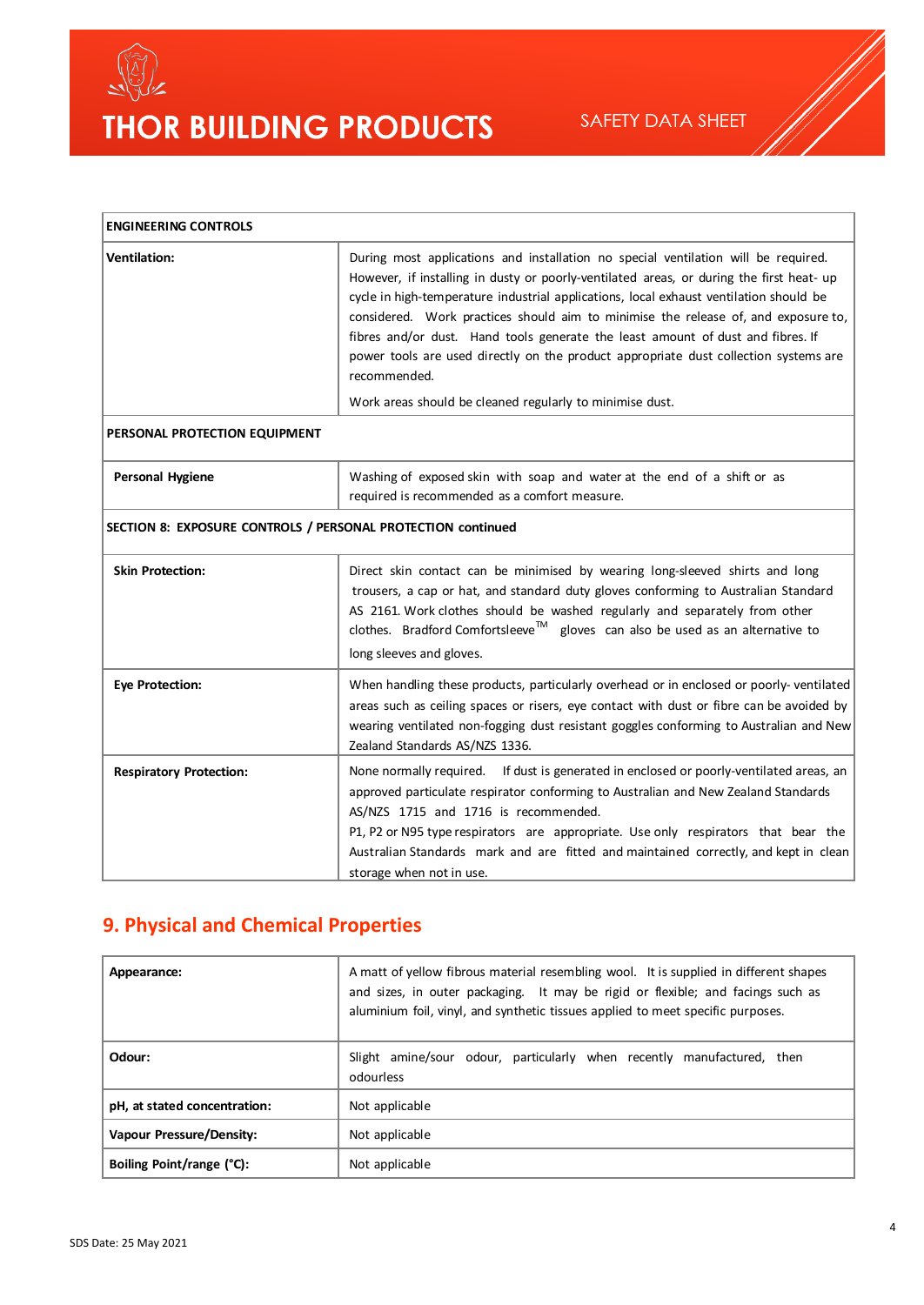

# **THOR BUILDING PRODUCTS**

SAFETY DATA SHEET

| Melting Point (°C):                                                   | >704°C                                                                  |
|-----------------------------------------------------------------------|-------------------------------------------------------------------------|
| Solubility in water:                                                  | Insoluble                                                               |
| Specific Gravity ( $H_2O = 1$ ):                                      | Generally low, but variable depending on facings                        |
| <b>Decomposition Temperature</b>                                      | $>300^{\circ}$ C                                                        |
| <b>Volatile Organic Compounds</b><br>(VOC) content/Percent Volatiles: | Very low; <1% (as specified by the Green Building Council of Australia) |
| <b>FLAMMABLE MATERIALS</b>                                            |                                                                         |
| <b>Flash Point:</b>                                                   | Not applicable                                                          |
| <b>Flash Point Method:</b>                                            | Not applicable                                                          |
| Flammable (Explosive)<br>Limit - Upper:                               | Not applicable                                                          |
| Flammable (Explosive)<br>Limit - Lower:                               | Not applicable                                                          |
| <b>Auto-ignition Temperature:</b>                                     | Not applicable                                                          |

#### **10. Stability and Reactivity**

| <b>Chemical Stability:</b>                                   | Stable. The cured resin is stable and will remain intact for the life of the product<br>under normal atmospheric conditions. |
|--------------------------------------------------------------|------------------------------------------------------------------------------------------------------------------------------|
| Incompatible Materials:                                      | No reported incompatibilities. Acids, alkalis or organic solvents may cause<br>degradation of resin binder.                  |
| <b>Hazardous</b><br><b>Reactions/Decomposition Products:</b> | None known                                                                                                                   |

#### **11. Toxicological Information**

Toxicology data: - The fibre component of these FBS-1 products is listed by Safe Work Australia as Man-made Vitreous Fibre (Glasswool) of certified low biopersistence as specified under Note Q as listed in the Australian Hazardous Substances Information System and in the Australian Approved Criteria documentation.

In accord with EU ATP 31 (2009) these fibres are not classified as irritant, or as carcinogenic. Previous concerns regarding any health effects from exposure to the fibres from which these products are made, were finally dispelled in 2002 when IARC (part of the World Health Organisation) completed a review of all the health research about FBS-1. The conclusion of IARC was that FBS-1 (including those types used in Australian glasswool, rockwool and slagwool insulation for many decades) was placed in IARC Group 3: not classified as carcinogenic.

Fibres of these products comply with the short-term bio-persistence test and fulfill the requirements of Australian and international authorities on bio- solubility. SWA (formerly ASCC/NOHSC) and international authorities do not classify mineral wool fibres with high bio- solubility as carcinogenic or as capable of causing fibrosis.

Fibres are generally clumped by the binder or resin coating and single strand respirable fibre is present only in trace amounts when any dust is formed in the workplace during installation. Bound fibre is not of respirable size. Extensive research over the past 50 years on workers handling these fibres and products in many countries has shown that the inspirable and respirable size fibres are not harmful, having no long term health effects or respiratory effects.

Toxicology test data is generally not available on the products, but is estimated as being very low with LD50 >5000 mg/kg.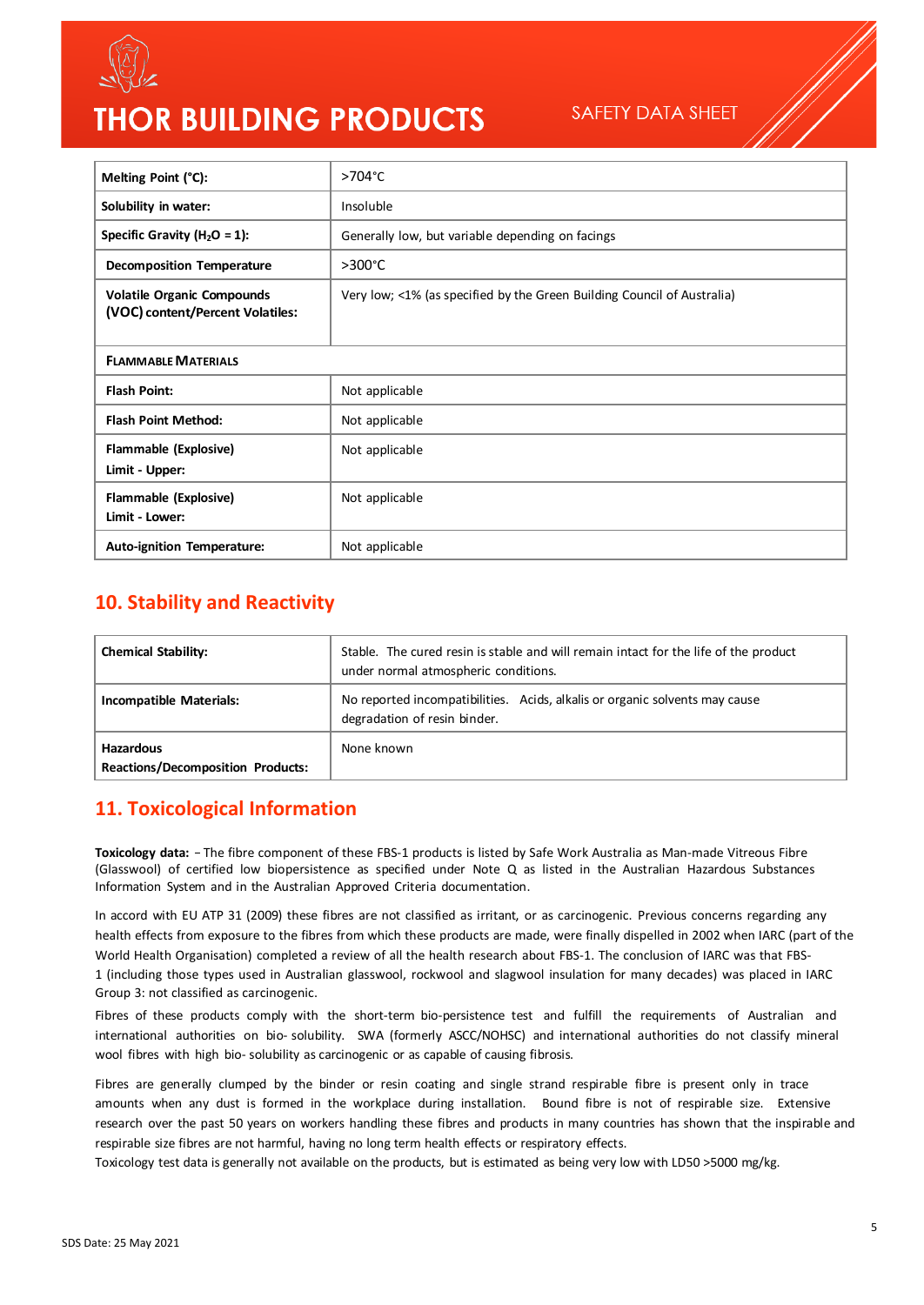

# **THOR BUILDING PRODUCTS**

#### **Health Effects: Acute (short-term)**

| Swallowed: | Unlikely in normal use, but may result in temporary itching of the lips, mouth and throat. Attempting to<br>swallow large amounts would be expected to cause gagging and possibly vomiting.                                                                                                               |
|------------|-----------------------------------------------------------------------------------------------------------------------------------------------------------------------------------------------------------------------------------------------------------------------------------------------------------|
| Eyes:      | May cause eye discomfort resulting in watering and redness.                                                                                                                                                                                                                                               |
| Skin:      | Handling repeatedly during installation may cause temporary itching of exposed skin. This is not an<br>allergy, or chemical irritation, and any symptoms usually disappear quickly.                                                                                                                       |
| Inhaled:   | Unprotected exposure to high levels of dust of these products (during installation or removal) may cause<br>discomfort of the nose, throat, and upper and lower respiratory tract, especially in persons suffering<br>from upper respiratory or chest complaints such as hay fever, asthma or bronchitis. |

Note: Products used in high temperature applications (above 177°C) may release fumes from the resin bonding during initial heatup. In these applications and where suitable protective equipment is not worn (see Section 8), then some irritation to the eyes, nose, throat and respiratory tract may occur. In confined or poorly ventilated areas, use air-supplied respirators during the first heatup cycle.

#### **Health Effects: Chronic (long-term)**

There are no known long-term health effects.

#### I**12. Ecological Information**

| Eco-toxicity:                       | Neither the raw materials nor the finished product contain ozone-depleting chemicals. These products are<br>not classified as hazardous air pollutants. No specific data is available on Eco-toxicity, but<br>estimations based on toxicity information suggest that the materials in these products are not toxic or<br>harmful to fish, birds, insects, wildlife or organisms in the environment. |
|-------------------------------------|-----------------------------------------------------------------------------------------------------------------------------------------------------------------------------------------------------------------------------------------------------------------------------------------------------------------------------------------------------------------------------------------------------|
| Persistence and<br>Degradability:   | FBS-1 Glasswool Insulation is bio-soluble and in most eco-systems it would be expected to<br>solubilise over a period of weeks to months. Binder-coated insulation wool is hydrophobic, and no<br>adverse environmental effects would be expected if accidentally released in water or soil.                                                                                                        |
| <b>Ozone Depleting</b><br>Potential | As referenced in the US EPA list of Ozone Depleting Substances (Class 1 and Class 2), no<br>Ozone Depleting Substances are involved in either the manufacture or composition of this<br>product & therefore has an ozone depletion potential of zero.                                                                                                                                               |

#### **13. Disposal Considerations**

Place in plastic bags or containers and close or seal for disposal in accordance with local authority guidelines. Label as NON-HAZARDOUS insulation wool or as general building waste (non-hazardous), as appropriate to assist local authorities waste disposal sites. Department of Environment and Climate Change NSW classifies Glasswool insulation as General Solid Waste (non- putrescible), & local authorities will usually advise any local handling arrangements at their disposal sites.

#### **14. Transport Information**

| <b>Transport</b><br><b>Requirements:</b> | FBS-1 wool insulation are not classified as Dangerous Goods and have no special transport<br>requirements. |                    |                |
|------------------------------------------|------------------------------------------------------------------------------------------------------------|--------------------|----------------|
| UN number:                               | None allocated                                                                                             | Subsidiary Risk 1: | None allocated |
| DG Class:                                | None allocated                                                                                             | Packaging Group:   | None allocated |
| <b>HAZCHEM</b> code:                     | None allocated                                                                                             |                    |                |